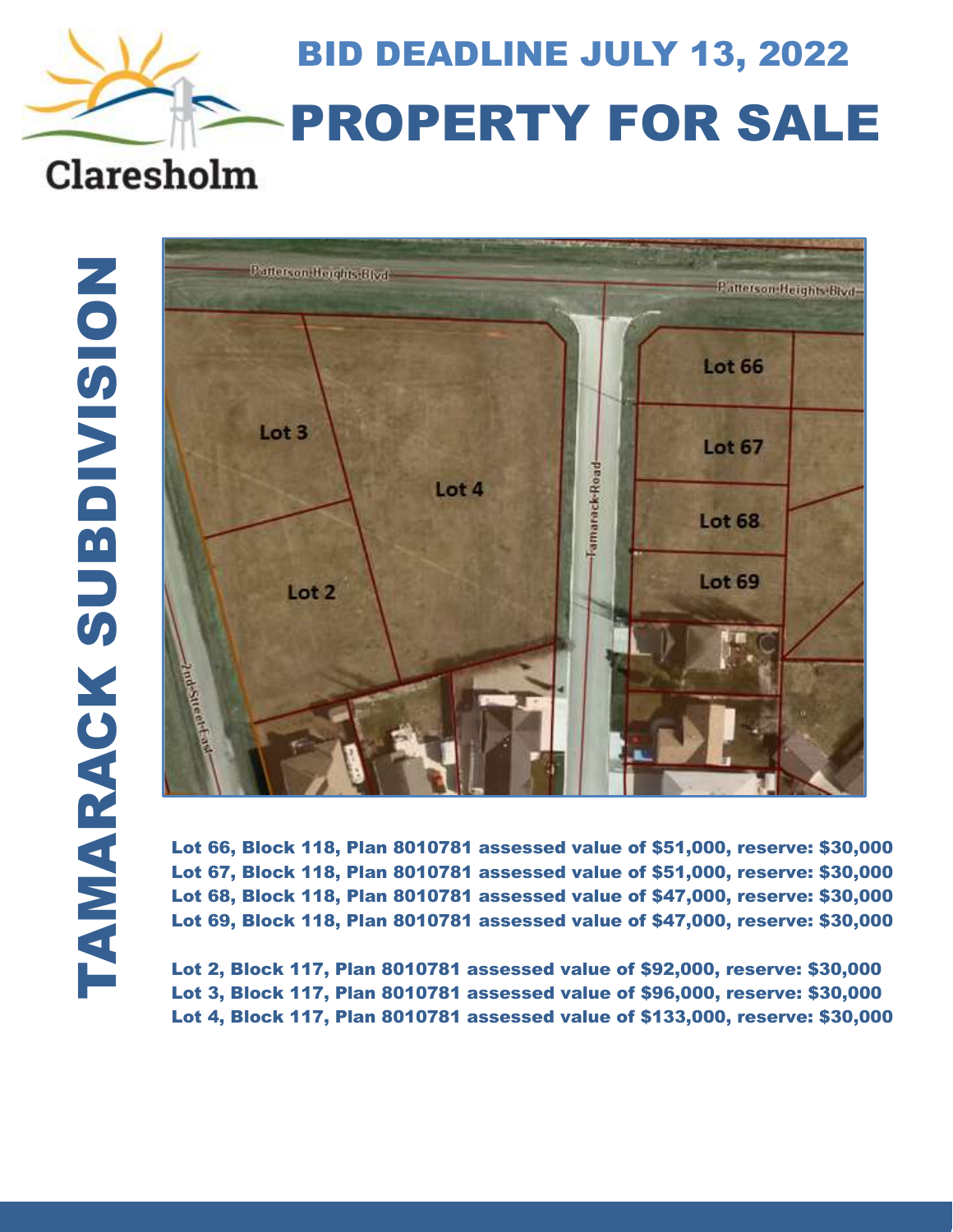## PROPERTY SPECIFICATIONS:

#### Single Detached Residential (R1) Lots:

- $\rightarrow$  Lot 66 26 Tamarack Road, size: 7093 ft2 (water/sanitary serviced power/ gas close by)
- $\rightarrow$  Lot 67 24 Tamarack Road, size: 7200 ft2 (water/sanitary serviced power/ gas close by)
- $\rightarrow$  Lot 68 22 Tamarack Road, size: 6600 ft2 (water/sanitary serviced power/ gas close by)
- $\rightarrow$  Lot 69 20 Tamarack Road, size: 6600 ft2 (water/sanitary serviced power/ gas close by)

#### Multiple Residential (R4) Lots:

- $\rightarrow$  Lot 2 5422, 2 St East, size: 18,000 ft2 (currently not serviced by water/ sanitary)
- $\rightarrow$  Lot 3 5432, 2 St East, size: 20,017 ft2 (currently not serviced by water/ sanitary)
- ➔ Lot 4 19 Tamarack Road, size: 44,387 ft2 (water/sanitary serviced)

### BIDDING INFORMATION:

- ➔ Unconditional sealed bids accepted at the Town Administration Office, 111 55 Ave West, until noon (12:00pm) on Wednesday July 13, 2022.
- ➔ Reserve bids are set at \$30,000, plus GST. 10% deposit to accompany bids.
- **→** There will not be a public opening of bids. The highest bid will be accepted by Council at their next regular Council meeting held July 18, 2022.
- → All accepted bids are subject to a condition of development permit approval within one year of possession, with an option for the Town to reacquire the property at 50% of the purchase price if the condition is not fulfilled (condition to be registered on title).

Any questions regarding the sale & purchase agreement may be directed to:

Town of Claresholm Administration Office: Attention: Tara VanDellen 111, 55 Ave West, Claresholm AB Box 1000, Claresholm AB, T0L 0T0 Email: [tara@claresholm.ca](mailto:tara@claresholm.ca) Phone: 403-625-3381